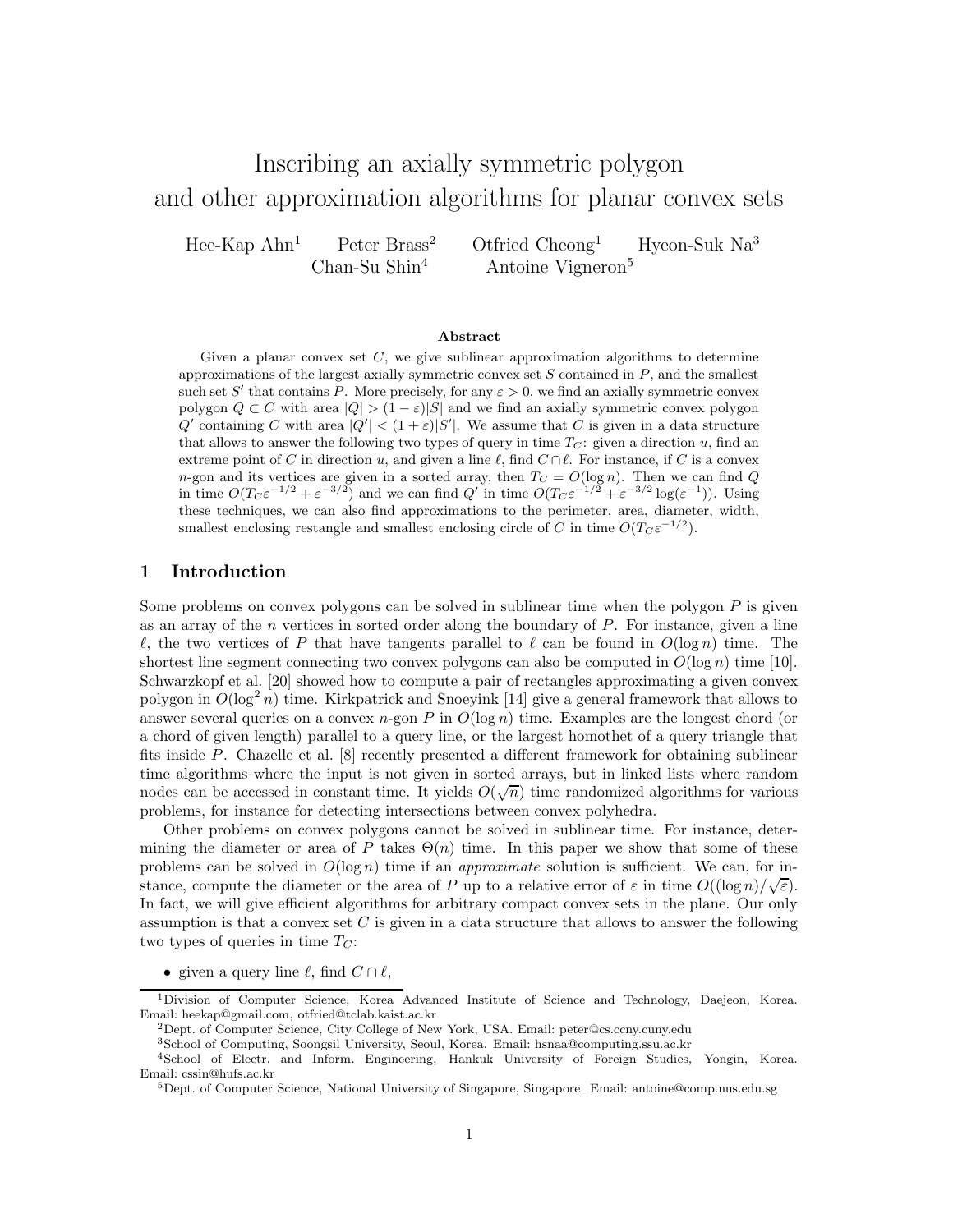• given a query direction  $u$ , find an extreme point in direction  $u$ .

For instance, if  $C$  is a convex  $n$ -gon given as an array of its vertices in counter-clockwise order, then we can answer these two types of queries in  $O(\log n)$  time by binary search, so  $T_C = O(\log n)$ .

Our algorithms are based on an approximation of the input convex set  $C$  by a convex polygon whose size depends only on  $\varepsilon$ . This is not a new idea: our approximation is based on a constructive proof by Dudley from 1974 [9]. A paper by Agarwal et al. [1] uses this idea as well, some of these results have been improved recently by Chan [7]. Interestingly, these approximations can be computed in logarithmic time, a striking improvement compared, for instance, to the result by Lopez and Reisner [17]. They proposed an  $O(n + (n - k) \log n)$  time algorithm for approximating a convex *n*-gon by an inscribed polygon with k vertices and relative approximation error  $O(1/k^2)$ . Our method achieves the same in time  $O(k \log n)$  (or in time  $O(n)$ , independent of k).

In general, if it is possible to compute a certain property of a convex  $n$ -gon in time polynomial in  $n$ , and this property is *robust* with respect to approximation of the polygon, then our approximation technique immediately results in an approximation algorithm for an aritrary planar convex set C of running time roughly  $O(\varepsilon^{-1/2}T_C + 1/\varepsilon^{O(1)})$ . In the case where C is a convex n-gon given in an array, we obtain sublinear  $O(\varepsilon^{-1/2} \log n + 1/\varepsilon^{O(1)})$  time algorithms.

We give some rather immediate applications of this technique, and then turn to our main result. We give logarithmic-time approximation algorithms to determine, for a given convex set  $C$ . approximations of the largest axially symmetric convex set contained in  $C$ , and the smallest such set that contains C.

There are a number of papers that study the best inner approximation of any convex set by a symmetric set; the distance to a symmetric set can be considered a measure of its symmetry [11]. Lower bounds for this distance are given by the Löwner-John ellipsoid  $[13]$ : any planar convex body C lies between two homothetic ellipses  $E \subset C \subset 2E$  with homothety ratio at most 2. Since any ellipse is axially symmetric, and  $area(E) = \frac{1}{4} area(2E) \geq \frac{1}{4} area(C)$ , any convex planar set C contains an axially symmetric subset with at least  $1/4$  of the area of  $C$ . The same lower bound of 1/4 follows from the fact that any planar convex body lies between two homothetic rectangles with homothety ratio at most two [16, 20]. The lower bound can be raised to  $2/3$  [15], a bound that is not known to be tight.

The largest centrally symmetric set contained in a convex shape  $C$  is the maximum intersection of C and a translate of  $-C$ . If C is a convex n-gon, this can be computed in  $O(n \log n)$  time [5]. Approximation by axially symmetric sets is technically more demanding, as the largest axially symmetric set contained in  $C$  is the maximum intersection of  $C$  and a *rotated* and translated copy of  $C'$  (with  $C'$  a fixed axially reflected copy of  $C$ ). We do not know of any exact algorithm to compute the maximum intersection of two convex polygons under translation and rotation (orientation-preserving rigid motions), indeed it is not clear that such an algorithm can exist within a reasonable model of computation.

A recent manuscript [4] proposes a practical algorithm to compute exactly the largest subset of a convex *n*-gon with an axial symmetry; but it requires to solve  $\Theta(n^3)$  optimization problems for which no polynomial time algorithm is known. This is our motivation to give a fast approximation algorithm. We can find a  $(1 - \varepsilon)$ -approximation in time  $O(\varepsilon^{-1/2}T_C + \varepsilon^{-3/2})$ .

The problem of outer approximation of a convex polygon by an axially symmetric polygon seems to have received less interest than inner approximation, perhaps because this is equivalent to the inner approximation problem if one drops the requirement that the axially symmetric polygon has to be convex. The results on approximation by homothetic pairs (ellipses or rectangles) cited above give again simple bounds: for each convex set  $C$  there is an axially symmetric set  $D$ containing C with area $(D) \leq 4 \text{ area}(C)$ . The constant 4 can be reduced to 31/16 [15], again this is probably not tight. We give an approximation algorithm for this problem with running time  $O(\varepsilon^{-1/2}T_C + \varepsilon^{-3/2}\log(1/\varepsilon)).$ 

Both algorithms are based on three key ideas.

• First, as discussed before, we replace the input figure by a polygon with a number of vertices depending on  $\varepsilon$  only.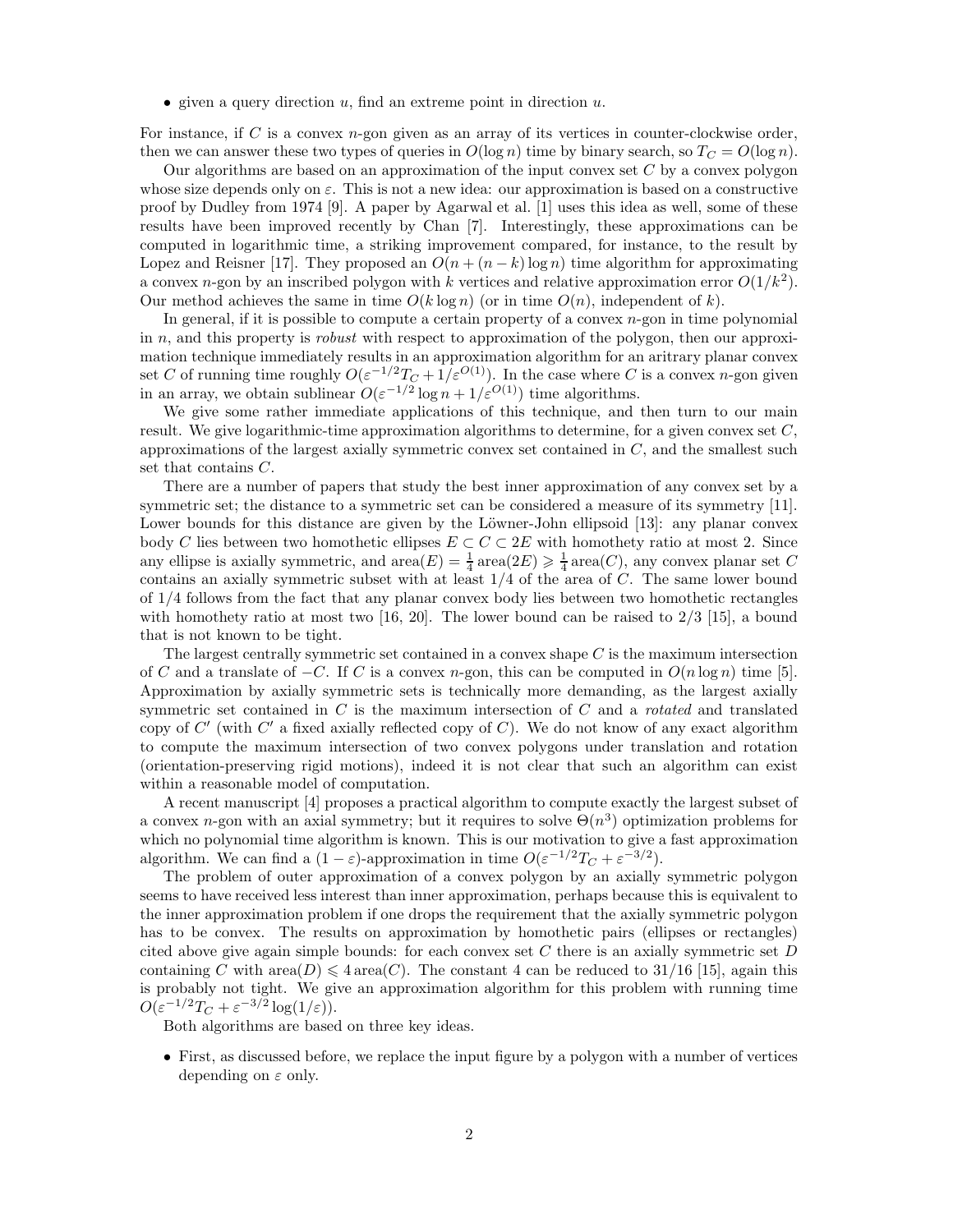- Second, we discretize the set of directions and sample only directions in a discrete set. This works well as long as the polygon is not long and skinny. Fortunately we can show that for long and skinny polygons, the axis of an optimal symmetry must be very close to the diameter of the polygon, or must be nearly orthogonal to this diameter.
- Finally, we use an algorithm to compute the optimal solution for a given direction of the axis of symmetry. In the inscribed case, this is equivalent to finding the translation of  $C'$  that maximizes the area of  $C \cap C'$ . As mentioned before, this can be done in time  $O(n \log n)$  [5]. In our case, it suffices to consider a one-dimensional set of translations, which permits a linear time solution [3]. This solution makes use of the area of cross-sections of a threedimensional polytope and the Brunn-Minkowski Theorem. We do not know of a similarly efficient solution for the circumscribed case, so we give a plane sweep algorithm.

As mentioned before, the inscribed case is a special case of the problem of maximizing the overlap of two convex polygons  $C$  and  $C'$  under translation and rotation of  $C'$ . Surprisingly little is known about this problem. Alt et al. [2] made some initial progress on a similar problem, showing, for instance, how to construct, for a convex polygon  $P$ , the axis-parallel rectangle  $Q$  minimizing the symmetric difference of  $P$  and  $Q$ . Our solution does not generalize to this problem. It does not appear to be "robust" under approximation of  $C$  and  $C'$ . Furthermore, we do not know how to discretize the set of directions when  $C$  is fat while  $C'$  is long and skinny.

## 2 Notations

In this paper, all the convex sets we consider are compact and lie in the plane. So we will simply say convex set instead of planar compact convex set. Let  $C$  denote a convex set. We let  $|C|$  denote the area of C, while  $\text{diam}(C)$  and  $\text{peri}(C)$  denote diameter and perimeter.

We denote by U the set of unit vectors in the plane. We identify a point M in the plane with the vector OM, where O is the origin. We denote by  $\langle a, b \rangle$  the inner product of a and b. Let C be a convex set. The *directional width* of C in direction  $u \in U$  is the minimum width of a slab that contains  $C$  and is orthogonal to  $u$ . In other words, the directional width of  $C$  in direction  $u$  is:

$$
dwidth(u, C) = \max_{x \in C} \langle u, x \rangle - \min_{x \in C} \langle u, x \rangle.
$$

The *width* of C is the minimum width along all the directions in  $\mathcal{U}$ , that is:

$$
\mathrm{width}(C) = \min_{u \in \mathcal{U}} \left( \mathrm{dwidth}(u, C) \right).
$$

We introduce another notion: for a convex set C, let breadth $(C) := |P| / \text{diam}(P)$ . The name breadth(C) can be explained as follows: let  $pq$  be a diameter of C. There is then a rectangle R circumscribed to C with one side parallel to  $pq$  such that C touches all four sides of R. The sides of R have length diam(C) and w, and we have diam(C)w/2 =  $|R|/2 \leq |C| \leq |R| = \text{diam}(C)w$ . This implies breadth(C)  $\leqslant w \leqslant 2$  breadth(C), so breadth(C) is an estimate for the directional width of  $C$  orthogonal to a diameter. (We use the word "breadth" instead of "width" to avoid confusion with the usual notion of width, which is explained in the previous paragraph.)

We assume that a convex set  $C$  is given in a data structure that allows to answer the following two types of queries in time  $T_C$ :

- given a line  $\ell$ , find the line segment  $C \cap \ell$ .
- given a direction  $u \in \mathcal{U}$ , find a point x of C that is extreme along u. In other words,

$$
\langle u, x \rangle = \max_{y \in C} \langle u, y \rangle.
$$

For instance, if  $C$  is a convex n-gon whose vertices are given in a sorted array, we can answer these queries by binary search in time  $O(\log n)$ , so  $T_C = O(\log n)$ .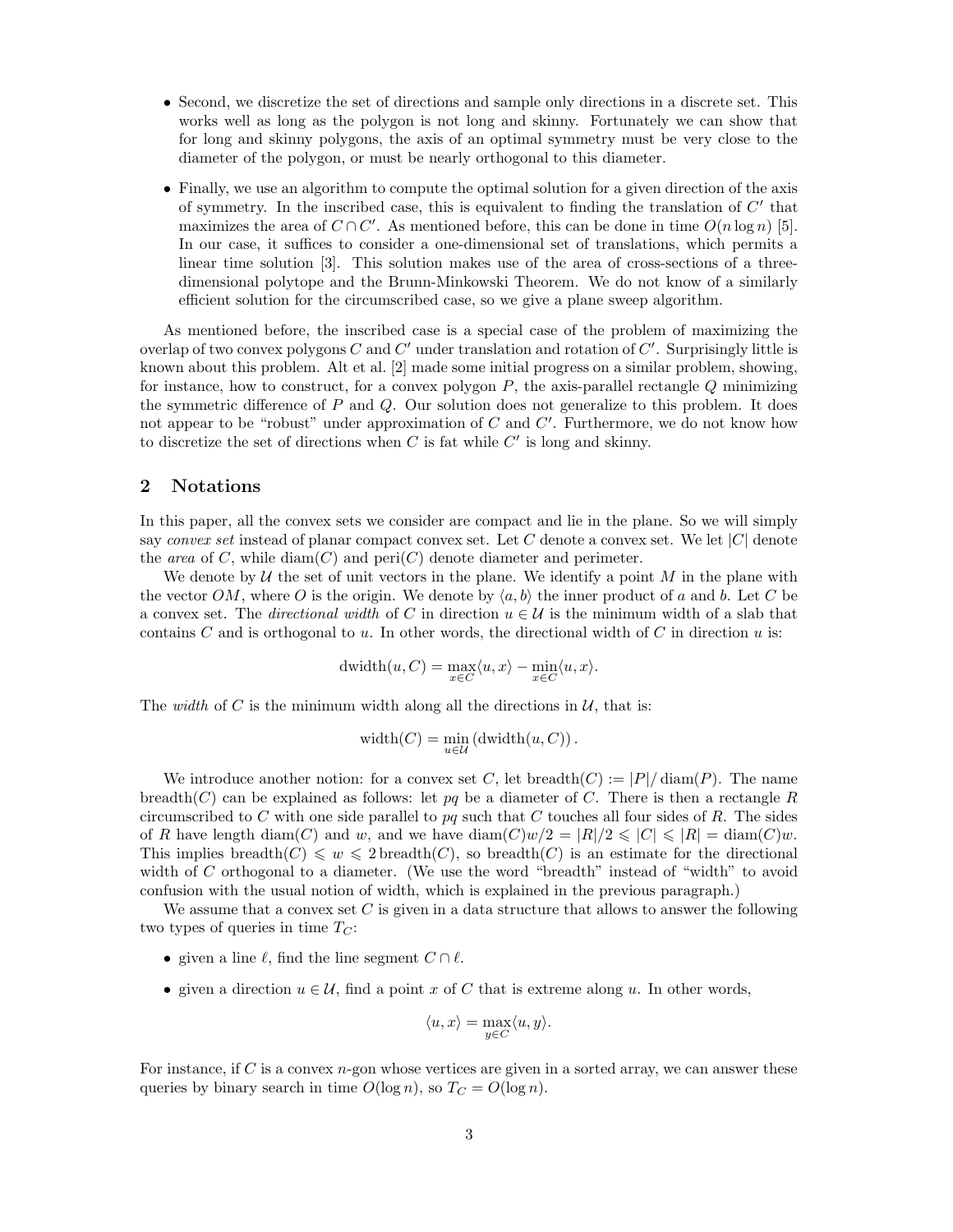For two sets A and B such that  $A \subset B$ , the Hausdorff-distance between A and B is

$$
d_H(A, B) := \max_{b \in B} \left( \min_{a \in A} d(a, b) \right)
$$

where  $d(a, b)$  is the Euclidean distance between a and b.

#### 3 Preliminaries

We will make use of the following inequality [23, pg. 257, ex.7.17a].

**Lemma 1** For a convex set C we have  $\text{peri}(C) \leq \pi \, \text{diam}(C)$ .

The following lemma bounds the increase in area when a convex set is enlarged.

**Lemma 2** Let C be a convex set, let  $r > 0$ , and let C' be the set of points at distance at most r from C (in other words, C' is the Minkowski sum of C and a disk of radius r). Then  $|C'| = |C| + r \operatorname{peri}(C) + \pi r^2$ ,  $\operatorname{peri}(C') = \operatorname{peri}(C) + 2\pi r$ , and  $\operatorname{diam}(C') \leq \operatorname{diam}(C) + 2r$ .

*Proof.* Assume first that C is a convex polygon. Then  $C' \setminus C$  can be decomposed into rectangles of width r along each edge of  $C$ , and disk sectors at the vertices of  $C$ . The union of all the disk sectors is a disk of radius  $r$ , which implies the claim. For general  $C$ , approximate it by a sequence of polygons and take the limit. 口

An alternate proof is suggested in Exercise 6 on page 47 of do Carmo [6]. A similar bound is the following "volume of tube" formula. Again one could prove this easily for convex polygons, and take the limit. The lemma also follows directly from the general volume-of-tube formula for smooth curves in any dimension by Hotelling [12] and Weyl [24].

**Lemma 3** Let C be a convex set, let  $r > 0$ , and let C' be the set of points at distance at most r from the boundary of C (in other words, C' is the Minkowski sum of bd C and a disk of radius  $r$ ). Then  $|C'| \leqslant 2r \operatorname{peri}(C)$ .

Finally, we bound the change in area incurred by a rotation around a point inside a convex polygon.

**Lemma 4** Let C be a convex set, and let C' be a copy of C, rotated by an angle  $\delta$  around a point p in C. Then

$$
|C \cap C'| \geqslant |C| - \frac{\pi \delta}{2} \operatorname{diam}(C)^2.
$$

*Proof.* We denote by D the symmetric difference between C and C', in other words  $D =$  $(C \cup C') \setminus (C \cap C')$ . We denote by  $C_m$  the copy of C rotated by an angle  $\delta/2$  around p. Let  $T_m$ denote the set of points that are at distance at most  $\delta \text{diam}(C)/2$  from the boundary of  $C_m$ . Note that any point q in D is obtained from a point of  $C_m$  by a rotation of center p and angle at most  $\delta/2$ in absolute value. Since the distance pq is at most diam(C), it follows that  $q \in T_m$ . Thus  $D \subset T_m$ . By Lemma 3, the area of  $T_m$  is at most  $\delta \text{diam}(C)$  peri $(C_m)$ . Since peri $(C_m)$  = peri $(C)$  and, by Lemma 1,  $\text{peri}(C) \leq \pi \text{ diam}(C)$  we obtain that  $|T_m| \leq \pi \delta \text{ diam}(C)^2$ . Since  $D \subset T_m$ , it implies that  $|D| \leq \pi \delta \operatorname{diam}(C)^2$ . The result follows from  $|D| = |C| - |C \cap C'| + |C'| - |C \cap C'| = 2(|C| - |C \cap C'|)$ .

#### 4 Approximating a convex set

A key component of our proofs is a polygon approximation whose size depends only on  $\varepsilon$ . In particular, we will show that the framework of Agarwal et al. [1] can be implemented efficiently in the case of planar convex sets. We start with a lemma.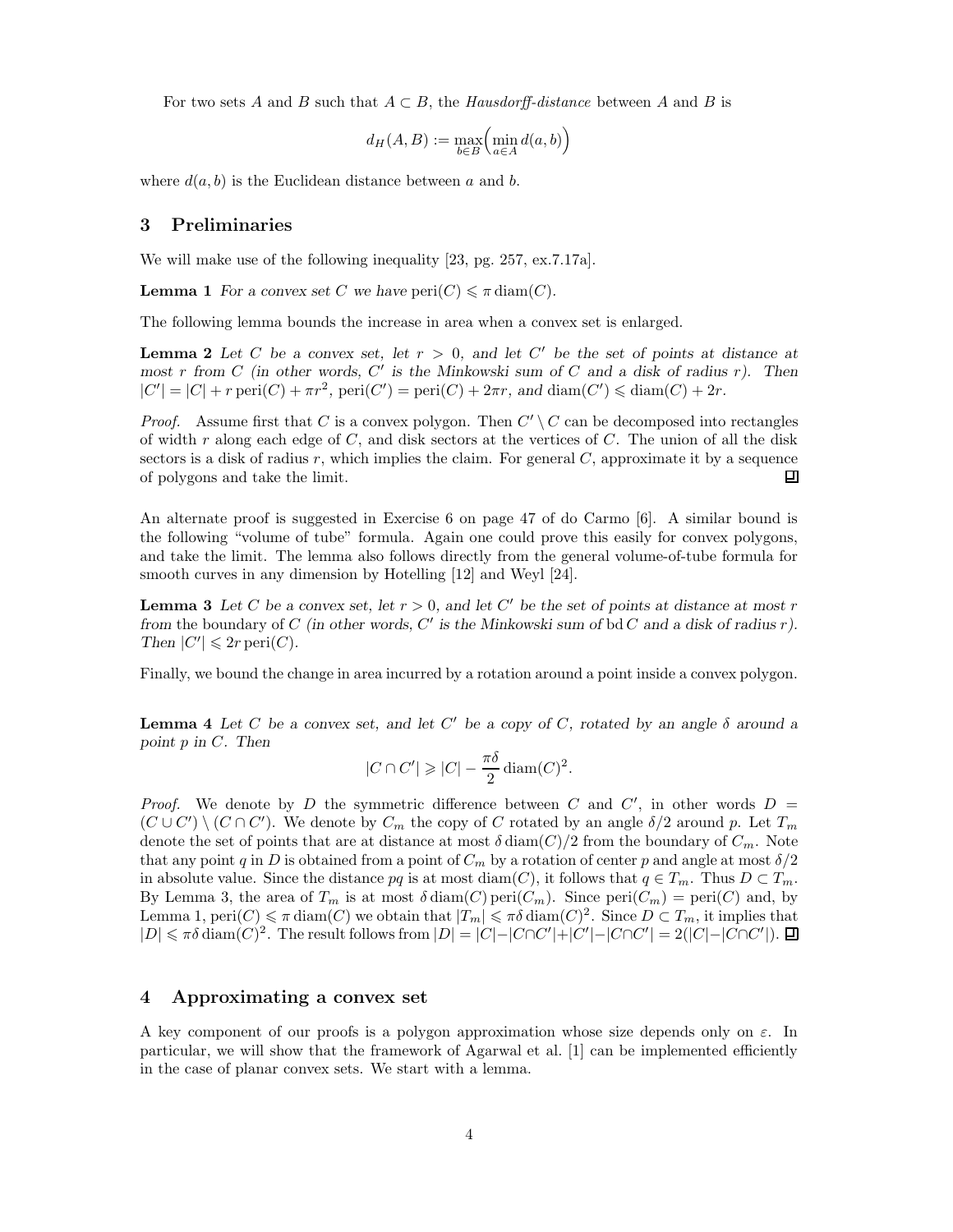**Lemma 5** Given a convex set C, we can find in  $O(T_C)$  time a rectangle R with sides a, b containing C such that C touches all four sides of R and such diam(C)/ $\sqrt{2} \le a \le \text{diam}(C)$ , breadth(C)  $\le$  $b \leq 4$  breadth(C), and  $|R|/(2\sqrt{2}) \leq |C| \leq |R|$ .

*Proof.* We can determine a point of C that is extreme in a given direction in time  $T<sub>C</sub>$ . By doing this four times, we can find the axis-parallel bounding box R' of C. Let  $a' \geq b' > 0$  be its sides, and pick the vertices p, q of C touching the shorter sides of R'. Then  $a' \leq d(p,q) \leq$  $\dim(C) \leq \dim(R) \leq \sqrt{2}a'$ . We now compute the smallest rectangle R containing C with a side parallel to pq. The side parallel to pq has length  $a \geq d(p,q) \geq a' \geq \text{diam}(C)/\sqrt{2}$ . Since C contains two triangles with common base pq and total height b, we have  $ab = |R| \geqslant |C| \geqslant$  $d(p,q)b/2 \ge ab/(2\sqrt{2}) = |R|/(2\sqrt{2}).$  Finally, we have  $b \ge |C|/a \ge |C|/\text{diam}(C) = \text{breadth}(C)$ , and  $b \leq 2\sqrt{2}|C|/a \leq 2\sqrt{2}|C|/(\text{diam}(C)/\sqrt{2})=4$  breadth(C).

Following Agarwal et al. [1], we say that a convex set  $C' \subset C$  is an  $\varepsilon$ -kernel of C if and only if

$$
\forall u \in \mathcal{U}, (1 - \varepsilon) \text{dwidth}(u, C) \leq d \text{width}(u, C').
$$

We give an efficient algorithm to compute a low-complexity  $\varepsilon$ -kernel of a convex set C. It is based on Dudley's constructive proof [9]. Note that the running time of the linear-time version of the algorithm has no dependence on  $\varepsilon$  at all.

**Lemma 6** Given a planar convex set C and  $\varepsilon > 0$ , one can construct in time  $O(T_C/\sqrt{\varepsilon})$  two convex polygons  $C_{\varepsilon}$  and  $C'_{\varepsilon}$  with  $O(1/\sqrt{\varepsilon})$  vertices such that  $C_{\varepsilon} \subset C \subset C'_{\varepsilon}$  and  $|C'_{\varepsilon} \setminus C_{\varepsilon}| \leqslant \varepsilon |C|$ . In addition,  $C_{\varepsilon}$  is an  $\varepsilon$ -kernel of C, and C is an  $\varepsilon$ -kernel of  $C'_{\varepsilon}$ . If C is a convex n-gon, then we can compute  $C_{\varepsilon}$  and  $C'_{\varepsilon}$  in time  $O(n)$ .

*Proof.* We start by computing a rectangle R as in Lemma 5, and apply a transformation that maps R to the unit square. Ratios of area and directional width are invariant under affine transformations. In the following, we will therefore assume that  $C$  is inscribed in a unit square  $R$ .

First we prove a lower bound on width(C). By Lemma 5, we have  $|C| \geq 1/2\sqrt{2}$ . Let  $u_0$  be a direction such that width $(C) = \text{dwidth}(u_0, C)$  and  $u_1$  be a direction orthogonal to  $u_0$ . Clearly dwidth $(u_1, C) \leq \text{diam}(R) = \sqrt{2}$ . Therefore

$$
\frac{1}{2\sqrt{2}}|C| \leq \text{dwidth}(u_1, C) \text{dwidth}(u_0, C) \leq \sqrt{2} \text{width}(C).
$$

so width $(C) \geq 1/4$ .

We now discuss the linear-time algorithm for the case that  $C$  is a convex  $n$ -gon. We go once around  $C$ , starting at an arbitrary vertex, and select edges of  $C$  as we go. We always choose the first edge. Let  $e = ww'$  be the most recently chosen edge, let  $e' = vv'$  be the next candidate edge, and let  $e'' = v'v''$  be the edge following  $e'$ . We choose  $e'$  if

- the distance  $d(w', v') > \sqrt{\varepsilon/3}$ , or
- the outer normals of  $e$  and  $e''$  make an angle larger than  $\sqrt{\varepsilon}/3$ .

We observe that the number of edges selected is  $O(1/\sqrt{\varepsilon})$ . Remember that C is inscribed in a unit square, so by Lemma 1, only  $O(1/\sqrt{\varepsilon})$  edges can be chosen according to the first rule. The total change of the outer normal angles is  $2\pi = O(1)$ , so only  $O(1/\sqrt{\varepsilon})$  edges can be chosen according to the second rule.

Let  $C_{\varepsilon}$  be the convex hull of the selected segments, and let  $C'_{\varepsilon}$  be the polygon obtained by extending the selected edges until they form a convex polygon. Then  $C_{\varepsilon} \subset C \subset C_{\varepsilon}'$ .

The difference  $C'_{\varepsilon} \setminus C_{\varepsilon}$  consists of  $O(1/\sqrt{\varepsilon})$  triangles  $ww'v$ , where w and w' are vertices of C, and  $v$  is the intersection of the lines supporting two consecutive selected edges. The distance  $d(w, w') \leq \sqrt{\varepsilon}/3$ , the lines wv and w'v make an angle of at most  $\sqrt{\varepsilon}/3$ , and so the angle  $\angle wvw' \geq \pi - \sqrt{\varepsilon}/3$ . Together this implies that the height of the triangle is at most  $\varepsilon/9$ , and so  $d_H(C_\varepsilon, C'_\varepsilon) \leq \varepsilon/9$ . In particular, since  $C_\varepsilon \subset C \subset C'_\varepsilon$ , it follows that  $d_H(C_\varepsilon, C) \leq \varepsilon/9$  and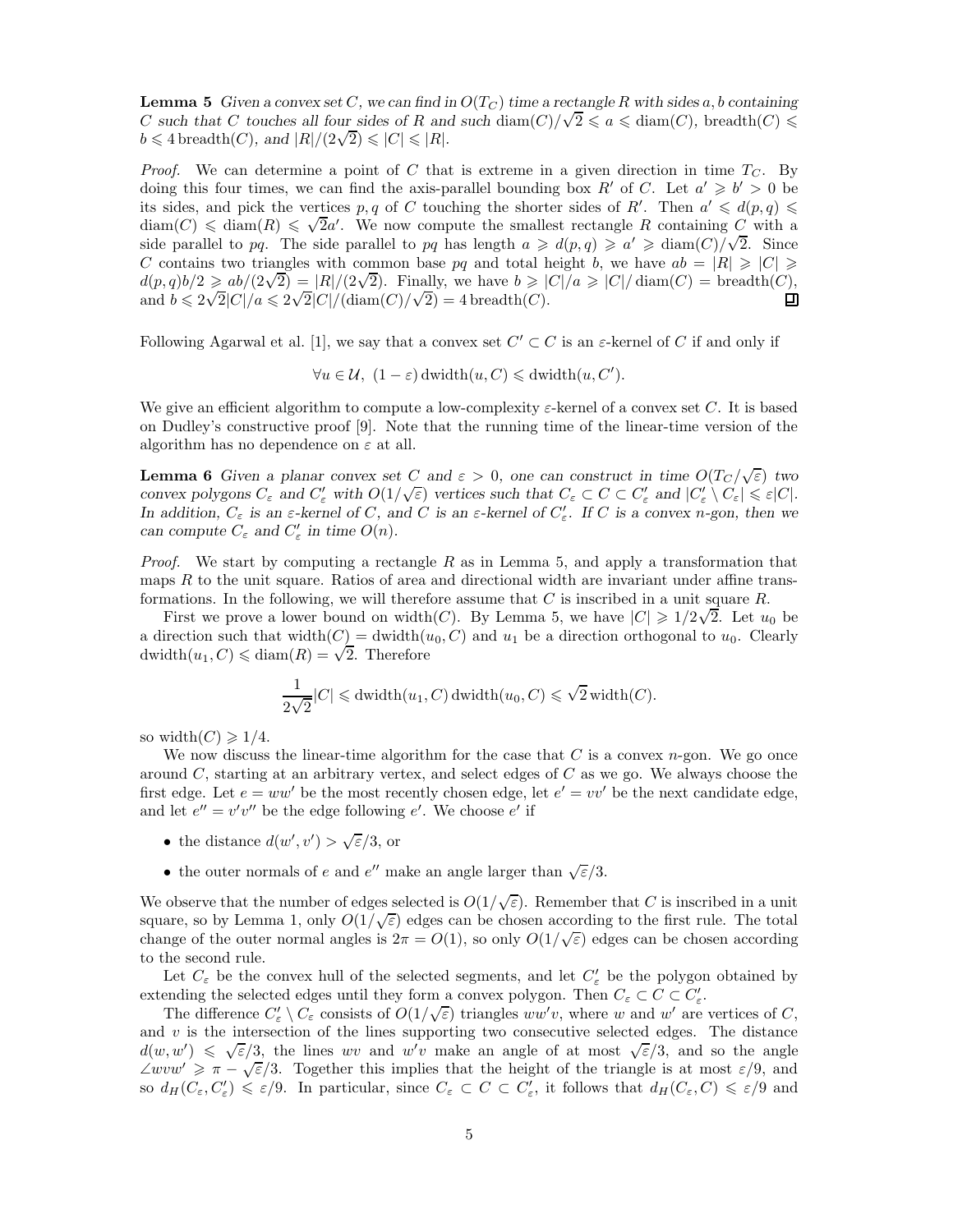$d_H(C, C'_{\varepsilon}) \leqslant \varepsilon/9$ . So for all directions  $u \in \mathcal{U}$ , we have dwidth $(u, C) - 2\varepsilon/9 \leqslant$  dwidth $(u, C_{\varepsilon})$ , and  $\text{dwidth}(u, C'_{\varepsilon}) - 2\varepsilon/9 \leqslant \text{dwidth}(u, C)$ . Remember that width $(C) > 1/4$ , so  $\text{dwidth}(u, C) > 1/4$ . Therefore  $(1-\varepsilon)$  dwidth $(u, C) \leq d$ width $(u, C_{\varepsilon})$ , and  $C_{\varepsilon}$  is an  $\varepsilon$ -kernel for C. Since dwidth $(u, C'_{\varepsilon}) \geq$  $\mathrm{dwidth}(u, C) > 1/4$ , we also have  $(1 - \varepsilon) \mathrm{dwidth}(u, C'_{\varepsilon}) \leq \mathrm{dwidth}(u, C)$ , and C is an  $\varepsilon$ -kernel for  $C'_{\varepsilon}$ .

We have just observed that  $C'_{\varepsilon} \setminus C_{\varepsilon}$  consists of triangles with height  $\varepsilon/9$  and such that the sum of the length of their bases is at most peri $C_{\varepsilon}$ . Since  $C_{\varepsilon}$  is contained in a unit square, its perimeter is at most 4. So  $|C'_{\varepsilon} \setminus C_{\varepsilon}| \leq 2\varepsilon/9 < \varepsilon/2\sqrt{2} \leq \varepsilon|C|$ .

Let now C be a (not necessarily polygonal) convex set. We will show how to compute  $C_{\varepsilon}$  and  $C'_{\varepsilon}$  in time  $O(T_C/\sqrt{\varepsilon})$ . We will select a sequence of points  $p_1, p_2, \ldots, p_s$  on the boundary of C such that the following holds (let  $p_0 := p_s$ ):

- $p_1, p_2, \ldots, p_s$  is sorted in counter-clockwise order along the boundary of C,
- $s = O(1/\sqrt{\varepsilon}),$
- for  $i = 1, \ldots, s$ , there are tangents to C in  $p_{i-1}$  and  $p_i$  that make an angle of at most  $\sqrt{\varepsilon}/3$ , and
- for  $i = 1, \ldots, s$ , the distance between  $p_{i-1}$  and  $p_i$  is at most  $\sqrt{\varepsilon}/3$ .

Let  $C_{\varepsilon}$  be the convex hull of  $p_1, \ldots, p_s$ , and let  $C'_{\varepsilon}$  be the polygon formed by the at most 2s tangents to C in  $p_1, \ldots, p_s$ . Then  $C_{\varepsilon} \subset C \subset C_{\varepsilon}$ , and  $C_{\varepsilon}' \setminus C_{\varepsilon}$  consists of  $s = O(1/\sqrt{\varepsilon})$  triangles  $p_{i-1}p_iv$ . The approximation bounds now follow as in the polygon case.

To compute  $C_{\varepsilon}$ , we first select the boundary points of C that are extreme in a set of  $3/\sqrt{\varepsilon}$ equally spaced directions. We then consider a set of equally spaced horizontal and vertical lines at distance  $\sqrt{\varepsilon/18}$ , and select the points of intersection between the boundary of C and these lines. This takes  $O(1/\sqrt{\varepsilon})$  queries on the convex set C, and results in a sequence of points as required above. We obtain  $C_{\varepsilon}$  as the convex hull of the selected point sequence.

The outer approximation  $C'_{\varepsilon}$  takes a little more work: the difficulty is that we do not know the tangents in the boundary points obtained by line intersection queries. We therefore first compute the inner approximation  $C_{\varepsilon/2}$  (that is, with  $\varepsilon' = \varepsilon/2$ ). For each edge  $p_{i-1}p_i$  of  $C_{\varepsilon/2}$ , let  $u_i$  be the outer normal of  $p_{i-1}p_i$ . We compute the point  $q_i \in C$  extreme in direction  $u_i$ . The sequence  $q_1, q_2, \ldots$  now fulfills the requirements above, and we easily obtain  $C'_{\varepsilon}$  given the points and the tangent directions. ▣

Following Agarwal et al. [1], we define *faithful measures* for convex sets. A function  $\mu$  is a faithful measure if  $\mu(C) \geq 0$  for any convex set C and if there exists a constant  $c > 0$  such that, for any  $\varepsilon$ -kernel  $C_{\varepsilon}$  of C, we have  $(1 - c\varepsilon)\mu(C) \leq \mu(C_{\varepsilon}) \leq \mu(C)$ . We list a few measures that were shown to be faithful by Agarwal et al. [1].

**Lemma 7** ([1], Section 6.1) The following measures  $\mu(C)$  are faithful:

- (a) diameter diam $(C)$ ,
- (b) width width $(C)$ ,
- $(c)$  area  $|C|$ ,
- (d) perimeter  $\text{peri}(C)$ ,
- (e) the radius of the smallest enclosing disk of  $C$ ,
- (f) the area of the smallest enclosing rectangle of  $C$ .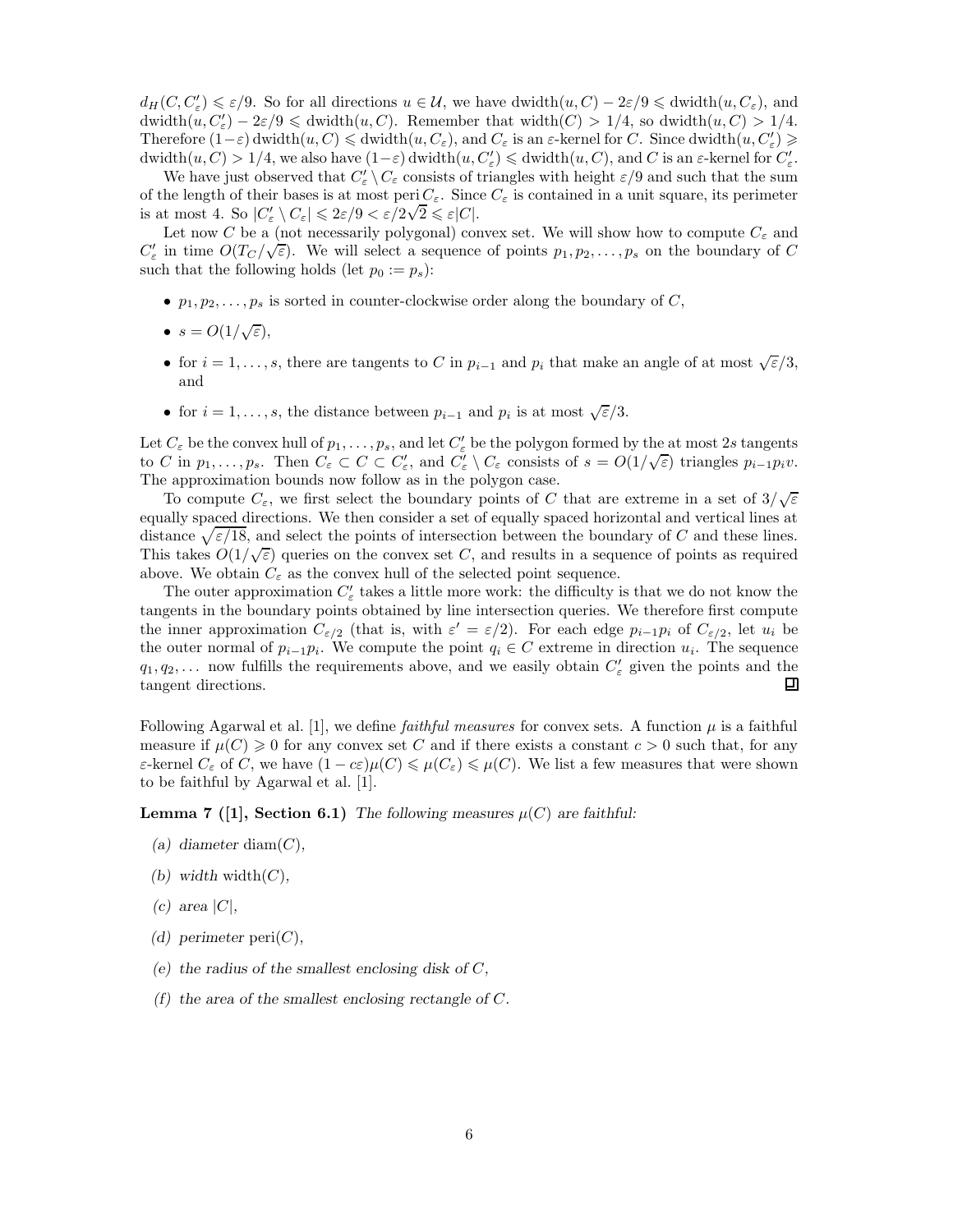## 5 Simple applications

We give a few simple applications of our approximation technique to optimization problems for convex sets. Following Agarwal et al. [1], we first compute a kernel of the convex input set, and then we apply known algorithms on the kernel. For a number of problems, this provides an approximate solution to the optimization problem on the original convex set.

**Theorem 8** Given a planar convex set C, we can compute a  $(1 - \varepsilon)$ -approximation of its area, diameter, perimeter and width in time  $O(T_C/\sqrt{\varepsilon})$ . In particular, if C is a convex n-gon and its vertices are given in a sorted array or a balanced binary search tree, then we can compute these approximations in time  $O(\log n/\sqrt{\varepsilon})$ . We can also compute  $(1+\varepsilon)$ -approximations of the smallest area enclosing rectangle and the smallest enclosing disk of C within the same time bounds.

*Proof.* The area and perimeter of a convex n-gon can be easily computed in  $O(n)$  time. Its diameter, width and smallest area enclosing rectangle can also be computed in  $O(n)$  time using, for instance, the rotating callipers technique of Toussaint [21]. The smallest enclosing disk can also be found in  $O(n)$  time [18].

By Lemma 7, all these measures are faithful, and so there is a constant  $c > 0$  such that an  $\varepsilon/c$ -kernel  $C_{\varepsilon/c}$  for C provides  $(1 - \varepsilon)$ -approximations of diameter, width, area, and perimeter of C. We can compute  $C_{\varepsilon/c}$  in time  $O(T_C/\sqrt{\varepsilon})$ . It has  $O(1/\sqrt{\varepsilon})$  vertices, and so we can compute its diameter, width, area, and perimeter within the same time bound.

For the smallest enclosing rectangle and disk, we use the outer approximation  $C'_{\varepsilon/c}$  for a suitable  $c > 0$  instead. Since C is an  $\varepsilon/c$ -kernel of  $C'_{\varepsilon/c}$ , the smallest enclosing rectangle and disk of  $C'_{\varepsilon/c}$  are  $(1+\varepsilon)$ -approximations of the smallest enclosing rectangle and disk of C. Again, they can be computed in time  $O(T_C/\sqrt{\varepsilon})$ . ▣

## 6 The largest axially symmetric inscribed set

In the following we denote by refl $(\cdot, \ell)$  the reflection at line  $\ell$ , so that refl $(C, \ell)$  is the reflected image of C under reflection at  $\ell$ . Let C be a convex set in the plane and let  $\ell$  be a line. The set  $C \cap \text{refl}(C, \ell)$ , if it is not empty, is an axially symmetric convex subset of C, the largest axially symmetric subset with reflection axis  $\ell$ . Our goal is to find, for a convex set C, a line  $\ell^{opt}(C)$  that maximizes the area of this set:

$$
\left|C \cap \text{refl}(C, \ell^{\text{opt}}(C))\right| = \max_{\ell \subset \mathbb{R}^2} \left|C \cap \text{refl}(C, \ell)\right|.
$$

As we discussed in the introduction, Lassak proved the following lower bound [15]:

#### Lemma 9

$$
\Big|C\cap\mathrm{refl}(C,\ell^{\mathrm{opt}}(C))\Big|\geqslant\frac{2}{3}|C|
$$

Our main result shows that at least an  $\varepsilon$ -approximation  $\ell_{\varepsilon}$  with

$$
(1 - \varepsilon) |C \cap \text{refl}(C, \ell^{\text{opt}}(C))| < |C \cap \text{refl}(C, \ell_{\varepsilon})|
$$

can be found fast.

If the direction of  $\ell$  is known, we can compute the optimal line using the following lemma.

**Lemma 10** Given a convex n-gon P and a line  $\ell$ , one can find in  $O(n)$  time the line  $\ell'$  parallel to  $\ell$  that maximizes  $\Big|P \cap \text{refl}(P, \ell')\Big|$ .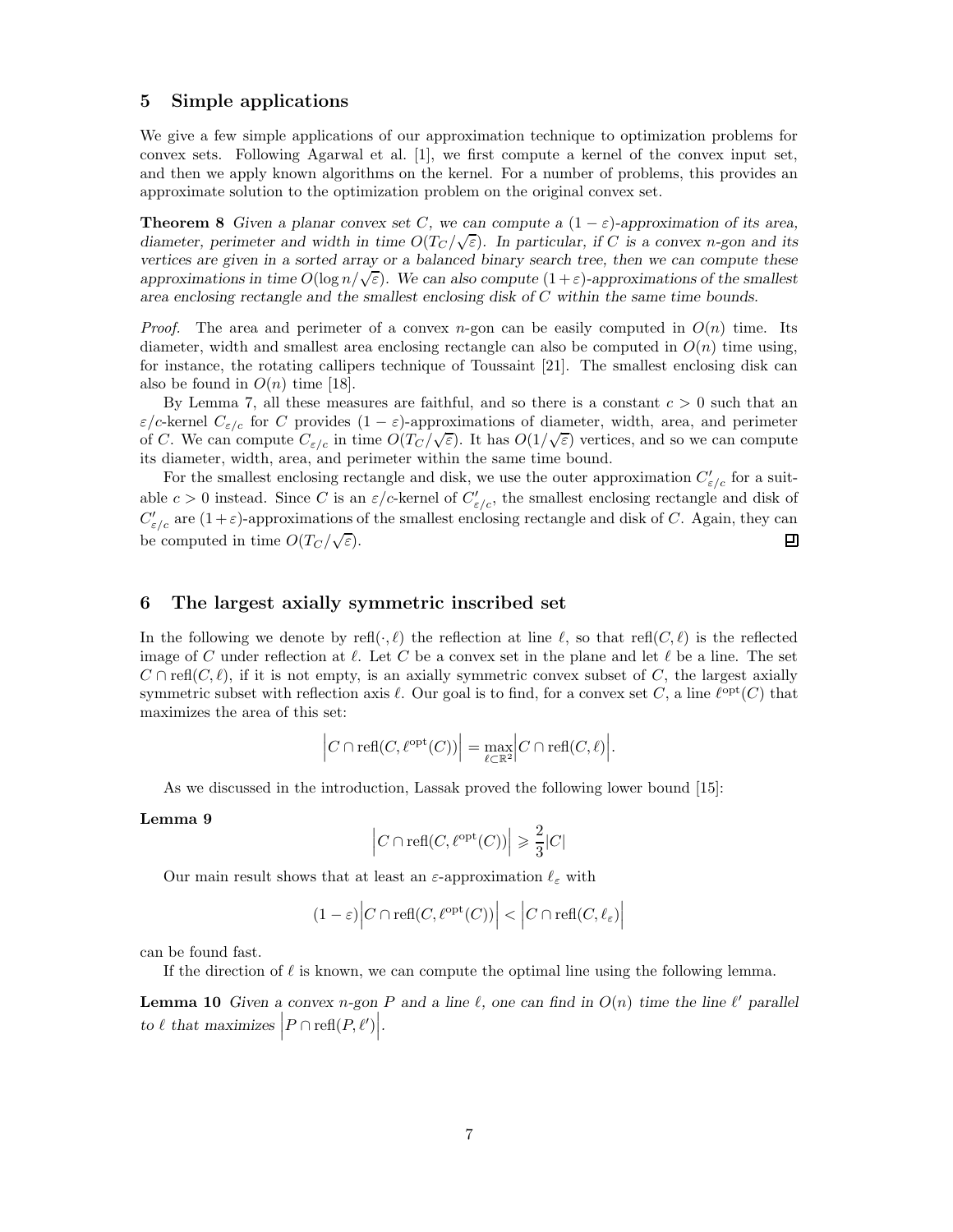*Proof.* Let  $Q := \text{refl}(P, \ell)$ , and let t be a vector orthogonal to  $\ell$ . For any line  $\ell'$  parallel to  $\ell$ ,  $\text{refl}(P, \ell')$  is a translation of Q by a multiple of t, and so the problem is equivalent to finding  $\lambda \in \mathbb{R}$ such that  $|P \cap (Q + \lambda t)|$  is maximized. A linear-time algorithm to solve this problem has been given by Avis et al. [3]. given by Avis et al. [3].

We will apply this algorithm to a set of  $O(1/\varepsilon)$  directions. The following two lemmas show how to find this set of directions.

**Lemma 11** Let  $\ell$  and  $\ell'$  be two lines intersecting in a point p with an angle  $\delta$ , and let C be a convex set. If  $p \in C \cap \text{refl}(C, \ell)$ , then

$$
|C \cap \mathrm{refl}(C, \ell')| \geqslant |C \cap \mathrm{refl}(C, \ell)| - \pi \delta \dim(C)^2.
$$

*Proof.* The concatenation of the reflection at  $\ell$  and the reflection at  $\ell'$  is a rotation around p by the angle 2 $\delta$ . Let  $Q := C \cap \text{ref}(C, \ell)$ . Since Q is symmetric with respect to  $\ell$ , the set  $\text{refl}(Q, \ell') = \text{refl}(\text{refl}(Q, \ell), \ell')$  is a copy of Q rotated around p by 2δ. Since  $p \in Q$ , Lemma 4 implies that

$$
|Q \cap \text{refl}(Q, \ell')| \geqslant |Q| - \pi \delta \operatorname{diam}(Q)^2.
$$

Since  $Q \subset C$ , we have

$$
C \cap \text{refl}(C, \ell') \supset Q \cap \text{refl}(Q, \ell'),
$$

and by the above that implies

$$
|C \cap \text{refl}(C, \ell')| \geq |Q| - \pi \delta \operatorname{diam}(Q)^2 \geq |C \cap \text{refl}(C, \ell)| - \pi \delta \operatorname{diam}(C)^2.
$$

The occurrence of diam $(C)^2$  instead of  $|C|$  is a problem. In the following lemma, we will need to give special consideration to the case where the set C is long and skinny, that is, when  $\text{diam}(C)^2$ is much larger than  $|C|$ . Intuitively, when C is fat we will just sample the space of directions uniformly. When  $C$  is long and skinny, we will sample more densely, but we will only sample near the two axes of symmetry of a bounding rectangle  $R$  that is parallel to a diametral segment ab (see Fig. 1).



Figure 1: Case where C is long and skinny. We sample directions from the shaded area.

**Lemma 12** Given a convex n-gon P and  $\varepsilon > 0$ , one can construct in time  $O(n + 1/\varepsilon)$  a set  $D_{\varepsilon}$ of  $O(1/\varepsilon)$  directions such that

$$
(1 - \frac{1}{2}\varepsilon) \Big| P \cap \text{refl}(P, \ell^{\text{opt}}(P)) \Big| \le \max \{ \big| P \cap \text{refl}(P, \ell) \big| : \ell \text{ has a direction from } D_{\varepsilon} \}.
$$

*Proof.* By Lemma 11 and Lemma 9 it is sufficient to choose the set  $D_{\varepsilon}$  such that it contains a line that makes an angle  $\delta$  of at most  $\varepsilon |P|/(3\pi \operatorname{diam}(P)^2)$  with  $\ell^{\text{opt}}$ .

We start by computing, in time  $O(n)$ , a diameter pq of P, and the area |P|. We then distinguish two cases.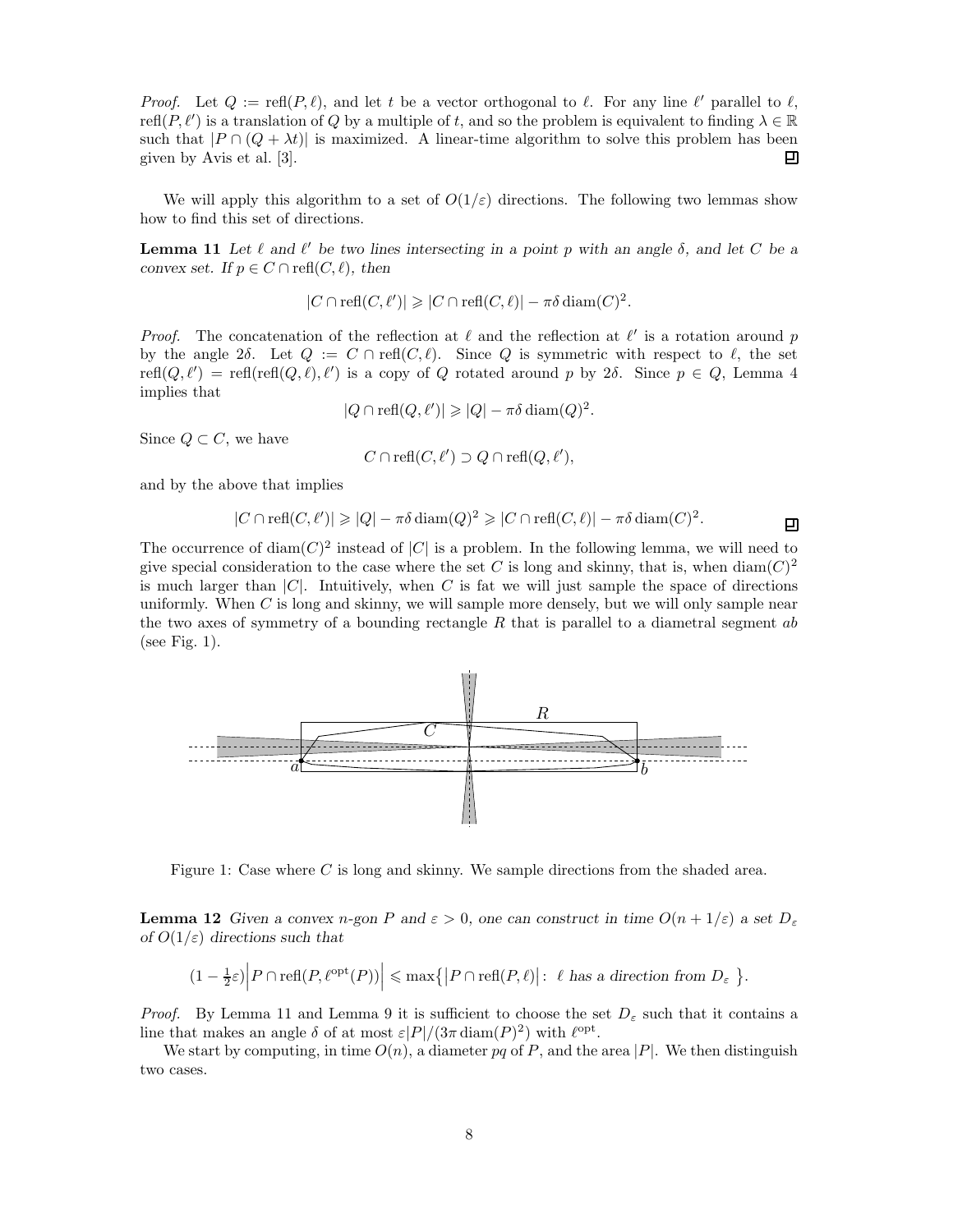If diam( $P$ )<sup>2</sup>  $\leq$  20|P|, then we generate  $D_{\varepsilon}$  by sampling the direction space uniformly, choosing multiples of  $\varepsilon/30\pi$ . Since  $\varepsilon/60\pi \leq \varepsilon|P|/3\pi \operatorname{diam}(P)^2$ , this is sufficient.

If, on the other hand,  $\text{diam}(P)^2 > 20|P|$ , then we sample uniformly the directions within  $3\pi|P|/2 \operatorname{diam}(P)^2$  of the direction of the diameter ab, choosing multiples of  $2\varepsilon|P|/3\pi \operatorname{diam}(P)^2$ . We do the same around the direction that is orthogonal to  $ab$ . To show that this is sufficient we have to demonstrate that  $\ell^{\text{opt}}(P)$  does not make an angle larger than  $3\pi |P|/2 \text{ diam}(P)^2$  with the direction of the diameter or with the direction that is orthogonal to the diameter.

As in the argument at the beginning of Section 3, let R be the rectangle circumscribed to P with a side parallel to  $pq$ . The longer side of R has length  $\text{diam}(P)$ , and P touches all four sides of R. This implies that  $|R| \leq 2|P|$ , and so its width w is at most  $2|P|/\text{diam}(P) = 2$  breadth $(P)$ . It follows that P lies in an infinite strip of width at most 2 breadth(P). Let  $\gamma \in [0, \pi/2]$  be the angle made by the lines  $\ell^{opt}(P)$  and pq. The set refl $(P, \ell^{opt})$  is contained in a congruent strip, intersecting the strip of P at an angle 2γ. The set  $P \cap \text{refl}(P, \ell^{\text{opt}})$  is contained in the intersection of the two strips, which has area  $4 \text{ breadth}(P)^2 / \text{sin} 2\gamma$ . By Lemma 9, we know that  $|P \cap \text{refl}(P, \ell^{\text{opt}}(P))| \geq 2|P|/3$ , so the angle  $\gamma$  must satisfy

$$
\frac{4\operatorname{breadth}(P)^2}{\sin 2\gamma} \geqslant \frac{2}{3}|P|,
$$

thus  $\sin 2\gamma \leq 6|P|/\text{diam}(P)^2$ . It means that we are in one of the following two cases:  $\gamma \leq$  $3\pi|P|/2 \operatorname{diam}(P)^2$  or  $\pi/2 - \gamma \leq 3\pi|P|/2 \operatorname{diam}(P)^2$ . 囙

We can now state our main theorem.

**Theorem 13** Let C be a planar convex set. Given  $\varepsilon > 0$ , we can find a set  $Q \subset C$  with axial symmetry and

$$
area(Q) \geq (1 - \varepsilon) max \Big\{ area(Q^*) \mid Q^* \subset C \text{ and } Q^* \text{ axially symmetric } \Big\}
$$

in time  $O(T_C \varepsilon^{-1/2} + \varepsilon^{-3/2}).$ 

*Proof.* We first construct the outer approximating polygon  $C'_{\varepsilon_1}$  of Lemma 6 with  $\varepsilon_1 := \varepsilon/6$ , obtain for this polygon a set of  $O(1/\varepsilon)$  directions from Lemma 12, and determine for each of them the optimal line by Lemma 10.

It takes time  $O(T_c \varepsilon^{-1/2})$  to construct  $C'_{\varepsilon_1}$ , time  $O(1/\sqrt{\varepsilon}+1/\varepsilon) = O(1/\varepsilon)$  to construct  $D_{\varepsilon}$ , and for each of the  $O(1/\varepsilon)$  directions it takes time  $O(1/\sqrt{\varepsilon})$  to find the optimal line of that direction. Together this is the claimed complexity of  $O(\varepsilon^{-1/2}T_C + \varepsilon^{-3/2})$ .

It remains to show that the line  $\ell_{\varepsilon}$  with the largest intersection gives an approximation as claimed.

$$
(1 - \frac{1}{2}\varepsilon) \Big| C \cap \text{refl}(C, \ell^{\text{opt}}(C)) \Big| \leq (1 - \frac{1}{2}\varepsilon) \Big| C'_{\varepsilon_1} \cap \text{refl}(C'_{\varepsilon_1}, \ell^{\text{opt}}(C)) \Big|
$$
  
\n
$$
\leq (1 - \frac{1}{2}\varepsilon) \Big| C'_{\varepsilon_1} \cap \text{refl}(C'_{\varepsilon_1}, \ell^{\text{opt}}(C'_{\varepsilon_1})) \Big|
$$
  
\n
$$
\leq C'_{\varepsilon_1} \cap \text{refl}(C'_{\varepsilon_1}, \ell_{\varepsilon}) \Big|
$$
  
\n
$$
\leq C'_{\varepsilon_1} \cap \text{refl}(C, \ell_{\varepsilon}) \Big| + 2 \Big| C'_{\varepsilon_1} \setminus C \Big|
$$
  
\n
$$
\leq C \cap \text{refl}(C, \ell_{\varepsilon}) \Big| + \frac{1}{3}\varepsilon \Big| C \Big|
$$
  
\n
$$
\leq C \cap \text{refl}(C, \ell_{\varepsilon}) \Big| + \frac{1}{2}\varepsilon \Big| C \cap \text{refl}(C, \ell^{\text{opt}}(C)) \Big|.
$$

In the last inequality we used Lemma 9. It follows that

$$
(1-\varepsilon)\Big|C\cap\mathrm{refl}(C,\ell^{\mathrm{opt}}(C))\Big|\leqslant\Big|C\cap\mathrm{refl}(C,\ell_{\varepsilon})\Big|\ ,
$$

which completes the proof.

囙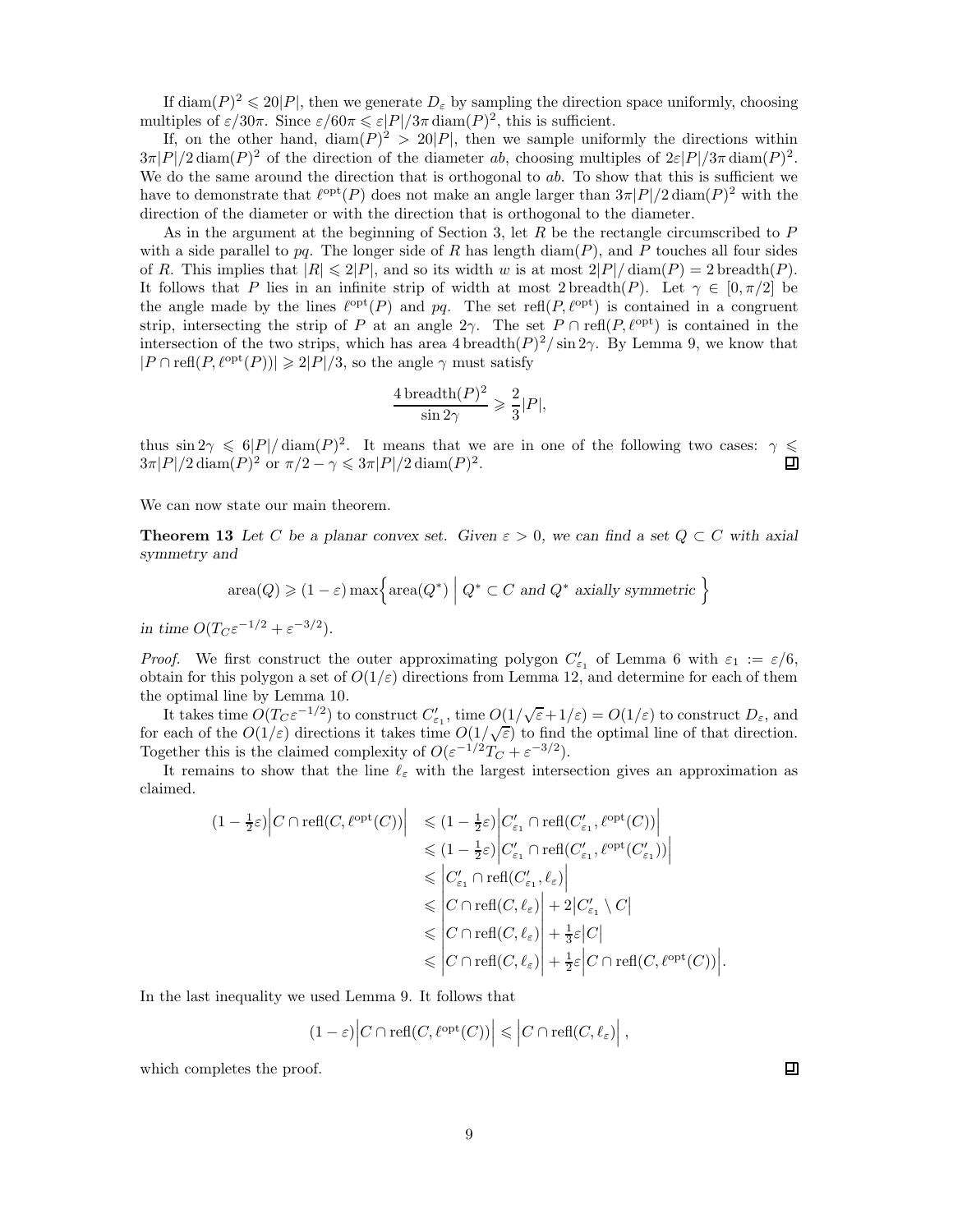## 7 The smallest axially symmetric circumscribed convex set

Consider again a convex set C in the plane and a line  $\ell$ . The set conv $(C \cup \text{refl}(C, l))$  is an axially symmetric convex superset of  $C$ , the smallest axially symmetric convex superset with reflection axis  $\ell$ . We want to find a line  $\ell^{\text{opt}}(C)$  that minimizes the area of this set:

$$
\left|\text{conv}(C \cup \text{refl}(C, \ell^{\text{opt}}(C)))\right| = \min_{\ell \subset \mathbb{R}^2} \left|\text{conv}(C \cup \text{refl}(C, \ell))\right|.
$$

As we discussed in the introduction, Lassak proved the following upper bound [15] (in fact, he proved a slightly stronger bound):

#### Lemma 14

$$
\left|\text{conv}\big(C\cup\text{refl}(C,\ell^{\text{opt}}(C))\big)\right|\leqslant 2|C|
$$

The main result of this section shows that at least an  $\varepsilon$ -approximation  $\ell_{\varepsilon}$  with

$$
(1+\varepsilon)\Big|\text{conv}\big(C\cup\text{refl}(C,\ell^{\text{opt}}(C))\big)\Big| > \Big|\text{conv}\big(C\cup\text{refl}(C,\ell_{\varepsilon})\big)\Big|
$$

can be found fast. As in the previous section, we make use of a subroutine to find the optimal solution for a given direction of  $\ell$ :

**Lemma 15** Given a convex n-gon P and a line  $\ell$ , one can find in  $O(n \log n)$  time the line  $\ell'$ parallel to  $\ell$  that minimizes  $|\text{conv}(P \cup \text{refl}(P, \ell'))|$ .

We will prove this lemma after finishing the proof of the main theorem.

Again, we apply the subroutine to a set of directions that we obtain using the following two lemmas.

**Lemma 16** Let  $\ell$  and  $\ell'$  be two lines intersecting in a point p with an angle  $\delta$ , and let C be a convex set. If  $p \in C$ , then

$$
|\text{conv}(C \cup \text{refl}(C, \ell'))| \leq |\text{conv}(C \cup \text{refl}(C, \ell))| + 4\pi(1 + \pi/2)\delta \text{diam}(C)^2.
$$

*Proof.* Let  $Q := \text{conv}(C \cup \text{refl}(C, \ell))$  and  $Q' := \text{conv}(C \cup \text{refl}(C, \ell'))$ . As in Lemma 4, we argue that any point of refl $(C, \ell')$  has distance at most  $2\delta \text{diam}(C)$  from some point of refl $(C, \ell)$ . This implies that  $Q'$  is contained in the Minkowski-sum of Q with a disk of radius  $2\delta \text{diam}(C)$ . By Lemma 2, this implies

$$
|Q'| \leqslant |Q| + 2\delta \operatorname{diam}(C) \operatorname{peri}(Q) + \pi (2\delta \operatorname{diam}(C))^2.
$$

Since  $p \in C$ , we have  $C \cap \text{refl}(C, \ell) \neq \emptyset$ , and so diam( $Q$ )  $\leq 2 \text{diam}(C)$ . This implies peri $(Q) \leq \ell$  $2\pi \text{diam}(C)$ , and we obtain

$$
|Q'| \leq |Q| + 4\pi(\delta + \delta^2) \operatorname{diam}(C)^2 \leq |Q| + 4\pi(1 + \pi/2)\delta \operatorname{diam}(C)^2.
$$

**Lemma 17** Given a convex n-gon P and  $\varepsilon > 0$ , one can construct in time  $O(n + 1/\varepsilon)$  a set  $D_{\varepsilon}$ of  $O(1/\varepsilon)$  directions such that

$$
(1+\tfrac{1}{3}\varepsilon)\Big|\text{conv}\big(P\cup\text{refl}(P,\ell^{\text{opt}}(P))\big)\Big|\geqslant\min\Big\{\big|\text{conv}\big(P\cup\text{refl}(P,\ell)\big)\big|:\ \ell\text{ has a direction from }D_{\varepsilon}\Big\}.
$$

*Proof.* By Lemma 16 it is sufficient to choose the set  $D_{\varepsilon}$  such that it contains a line that makes an angle  $\delta$  of at most  $\varepsilon |C|/12\pi (1+\pi/2) \operatorname{diam}(C)^2$  with  $\ell^{\text{opt}}$ . Again we distinguish two cases, depending on the ratio  $|C|/\operatorname{diam}(C)^2$ .

If  $\text{diam}(C)^2 \leq 10|C|$ , then we generate  $D_{\varepsilon}$  by sampling the direction space uniformly, choosing multiples of  $\varepsilon/1000$ .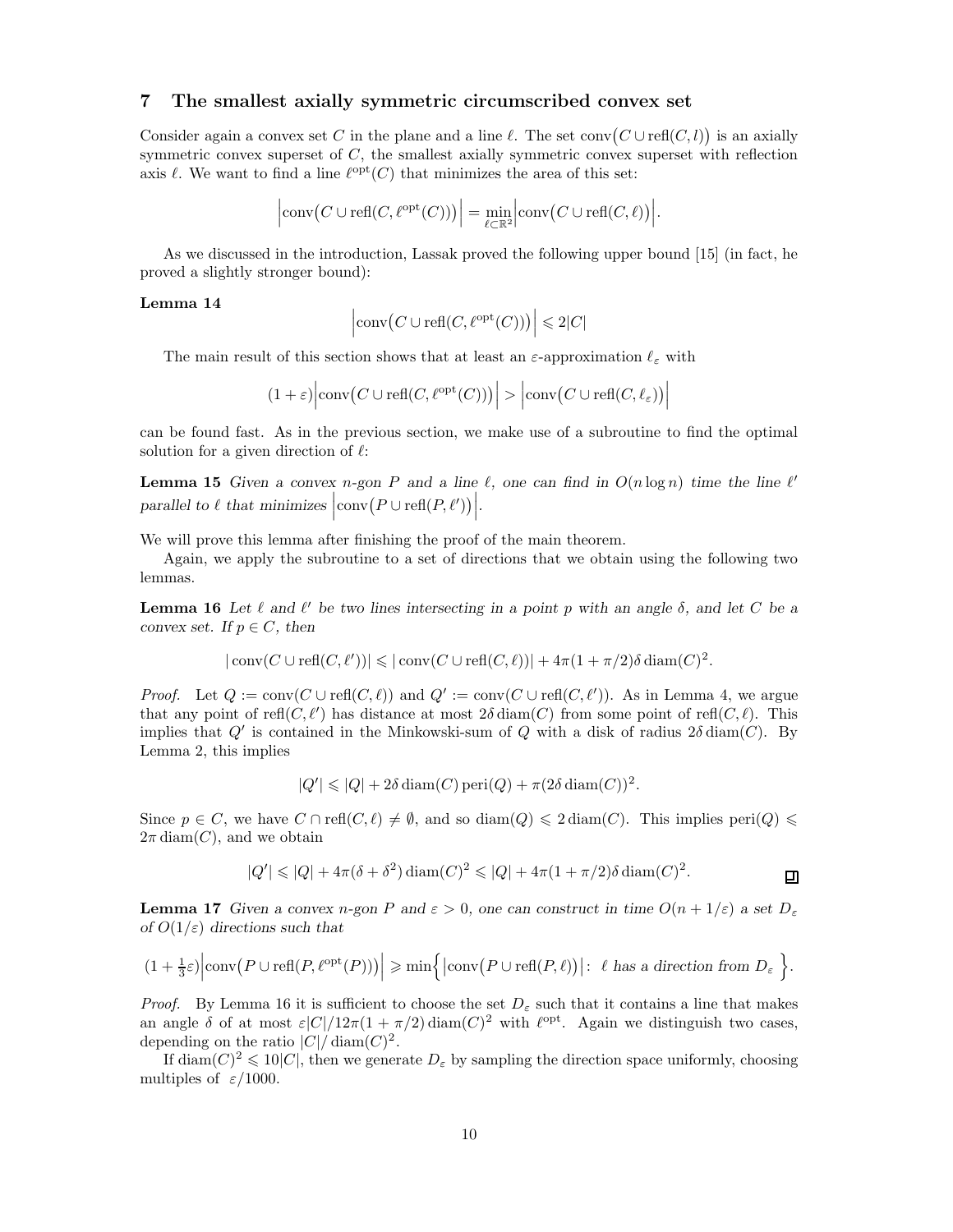If diam( $C$ )<sup>2</sup> > 10|C|, then we generate  $D_{\varepsilon}$  as follows. We sample uniformly the directions within  $\pi |C| / \text{diam}(C)^2$  of the direction of the diameter pq, choosing multiples of  $\varepsilon |C| / 100 \text{ diam}(C)^2$ . We also sample in the same way around the direction orthogonal to  $pq$  (see Fig. 1).

To show that this is sufficient, notice that if  $\ell^{\text{opt}}(C)$  intersects pq at an angle  $\gamma \in [0, \pi/2]$ , then conv $(C \cup \text{refl}(C, \ell^{\text{opt}}(C)))$  contains the diametral pair pq together with its reflected version  $p'q'$ , and pq makes an angle  $2\gamma$  with  $p'q'$ . Therefore

$$
2|C| \geqslant \left|\text{conv}(C \cup \text{refl}(C,\ell^{\text{opt}}(C)))\right| \geqslant \left|\text{conv}(\{p,q,p',q'\})\right| \geqslant \frac{1}{2}\operatorname{diam}(C)^2\sin 2\gamma.
$$

Here we used Lemma 14. It follows that  $\sin 2\gamma \leq 4|C|/\text{diam}(C)^2$ , and so we are in one of the following two cases:  $\gamma \leq \pi |C| / \operatorname{diam}(C)^2$  or  $\pi/2 - \gamma \leq \pi |C| / \operatorname{diam}(C)^2$ . 口

In order to replace the given input figure by a kernel, we need to show that the area of the smallest axially symmetric convex set containing  $C$  is a faithful measure. We use the following lemma.

**Lemma 18** Let  $\ell$  be a line in the plane. Then the following measure is faithful:

$$
\mu(C) := |\operatorname{conv}(C \cup \operatorname{refl}(C, \ell))|.
$$

*Proof.* Let  $C_{\varepsilon}$  be an  $\varepsilon$ -kernel of C. It is easy to see that then  $\text{conv}(C_{\varepsilon} \cup \text{refl}(C_{\varepsilon}, \ell))$  is an  $\varepsilon$ -kernel of  $\text{conv}(C \cup \text{refl}(C, \ell))$ . The claim now follows from Lemma 7 (c). 囙

We can now prove the main result of this section.

**Theorem 19** Let C be a convex set in the plane. Given  $\varepsilon > 0$ , we can find a convex set  $Q \supset C$ with axial symmetry and

$$
area(Q) < (1 + \varepsilon) min \Big\{ area(Q^*) \mid Q^* \supset C \text{ and } Q^* \text{ convex and axially symmetric } \Big\}
$$

in time  $O(\varepsilon^{-1/2}T_C + \varepsilon^{-3/2}\log(\varepsilon^{-1})).$ 

*Proof.* We first construct the inner approximating polygon  $C_{\varepsilon_1}$  of Lemma 6 with  $\varepsilon_1 = \varepsilon/c$  for a suitable constant  $c > 0$ , obtain for this polygon a set of  $O(1/\varepsilon)$  directions from Lemma 17, and determine for each of them the optimal line by Lemma 15. The procedure takes time  $O(\varepsilon^{-1}T_C +$  $\varepsilon^{-3/2} \log(\varepsilon^{-1})$  in total.

The constant  $c > 0$  is chosen such that

$$
(1 - \varepsilon/3)|\operatorname{conv}(C \cup \operatorname{refl}(C, \ell))| \leq |\operatorname{conv}(C_{\varepsilon_1} \cup \operatorname{refl}(C_{\varepsilon_1}, \ell))|
$$

for any line  $\ell$ . This is possible by Lemma 18.

It remains to show that the line  $\ell_{\varepsilon}$  minimizing  $|\text{conv}(C_{\varepsilon_1} \cup \text{refl}(C_{\varepsilon_1}, \ell_{\varepsilon}))|$  among all lines with directions from  $D_{\varepsilon}$  is the required approximation.

$$
(1 + \frac{1}{3}\varepsilon) \Big| \text{conv}(C \cup \text{refl}(C, \ell^{\text{opt}}(C))) \Big| \geq (1 + \frac{1}{3}\varepsilon) \Big| \text{conv}(C_{\varepsilon_1} \cup \text{refl}(C_{\varepsilon_1}, \ell^{\text{opt}}(C))) \Big|
$$
  
\n
$$
\geq (1 + \frac{1}{3}\varepsilon) \Big| \text{conv}(C_{\varepsilon_1} \cup \text{refl}(C_{\varepsilon_1}, \ell^{\text{opt}}(C_{\varepsilon_1}))) \Big|
$$
  
\n
$$
\geq \Big| \text{conv}(C_{\varepsilon_1} \cup \text{refl}(C_{\varepsilon_1}, \ell_{\varepsilon})) \Big|
$$
  
\n
$$
\geq (1 - \frac{1}{3}\varepsilon) \Big| \text{conv}(C \cup \text{refl}(C, \ell_{\varepsilon})) \Big|
$$

For  $\varepsilon$  small enough, it follows that

$$
(1+\varepsilon)\Big|\text{conv}\big(C\cup\text{refl}(C,\ell^{\text{opt}}(C))\big)\Big| > \Big|\text{conv}\big(C\cup\text{refl}(C,\ell_{\varepsilon})\big)\Big|.
$$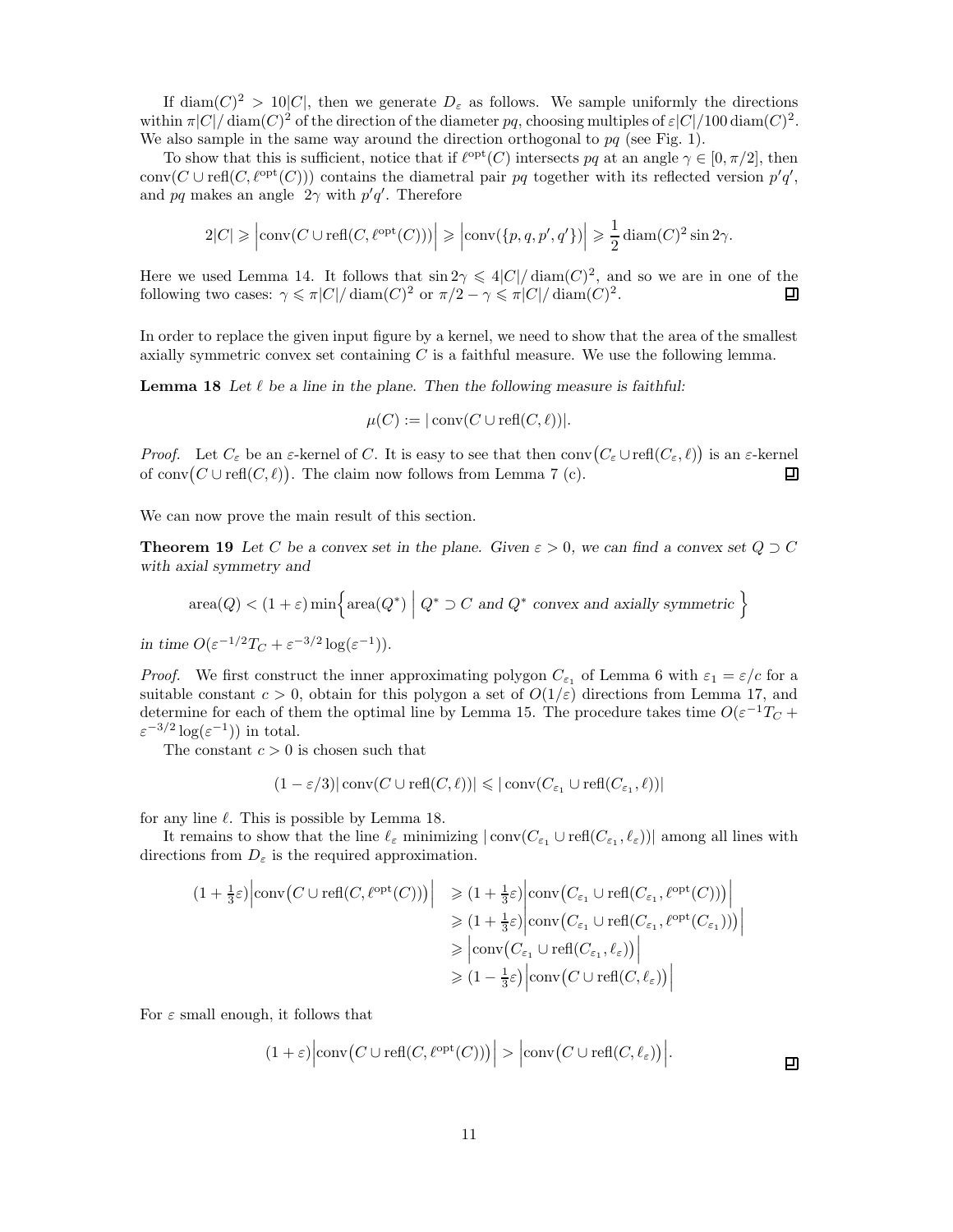It remains to give the algorithm for Lemma 15. The approach used by Avis et al. [3], using cross-sections of a three-dimensional polytope and the Brunn-Minkowski Theorem, does not seem to apply here—in fact we do not know whether the area function has a single local minimum. We give a plane-sweep algorithm that runs in time  $O(n \log n)$ .

We use a coordinate system such that  $\ell$  is the x-axis. For any  $t \in \mathbb{R}$ , we denote by  $P_t$  the polygon obtained from P by a reflexion at the line  $y = t$ . We denote by  $H_t$  the part of conv $(P \cup P_t)$ that lies on or above the line  $y = t$  (see Fig. 2). We want to minimize the area of conv( $P \cup P_t$ )



Figure 2: proof of Lemma 15

for  $t \in (-\infty, \infty)$ . Since exactly half of the area is above the line  $y = t$ , this reduces to minimizing  $|H_t|$ . We also note that the minimum necessarily lies in the interval  $[y_m, y_M]$  where  $y_m$  is the minimum y-coordinate of a vertex of  $P$ , and  $y_M$  is the maximum.

We conceptually sweep the line  $y = t$  from  $y = y_m$  to  $y = y_M$ . When we perform this sweep, the vertices of  $H_t$  are either vertices of P (which do not move), or vertices of  $P_t$  that move upward at speed 2 (twice the speed of the sweep line  $y = t$ ), or the two vertices with y-coordinate t that move upwards at speed 1. The sequence of vertices along the boundary of  $H_t$  changes during the sweep, we call each such change an *event*. There are two kinds of events: either a vertex of  $P_t$  hits the boundary of  $H_t$  and becomes a new boundary vertex (see Fig. 3), or a vertex is left behind by its two neighbors and disappears from the boundary of  $H_t$ . Let  $y_m = t_0 < t_1 < t_2 \ldots t_k = y_M$ 



Figure 3: possible events

be the sequence of the times at which events occur during the plane sweep. Since vertices move upward at speed 0, 1 or 2, the function  $|H_t|$  is a linear function of t in the interval  $t \in [t_i, t_{i+1}]$ . So  $|H_t|$  achieves its minimum at an event point. We denote by  $\alpha_i$  and  $\beta_i$  the numbers such that  $|H_t| = \alpha_i t + \beta_i$  in the interval  $[t_i, t_{i+1}].$ 

The *upper hull* of a convex polygon is the part of its boundary that is locally on or above it. We start by constructing two arrays, containing the vertices of the upper hull of  $P$  and  $P_t$ , sorted from left to right. The upper hull of  $P_t$  is, of course, the lower hull of  $P$ .

During the plane sweep, we maintain the sequence of edges of the upper hulls of  $H_t$  in a linked list, sorted from left to right. For each edge e of  $H_t$  that is not an edge of  $P_t$ , we store the index  $l(e)$ and  $r(e)$  of the leftmost and rightmost vertex of the upper hull of  $P_t$  that lies vertically below e.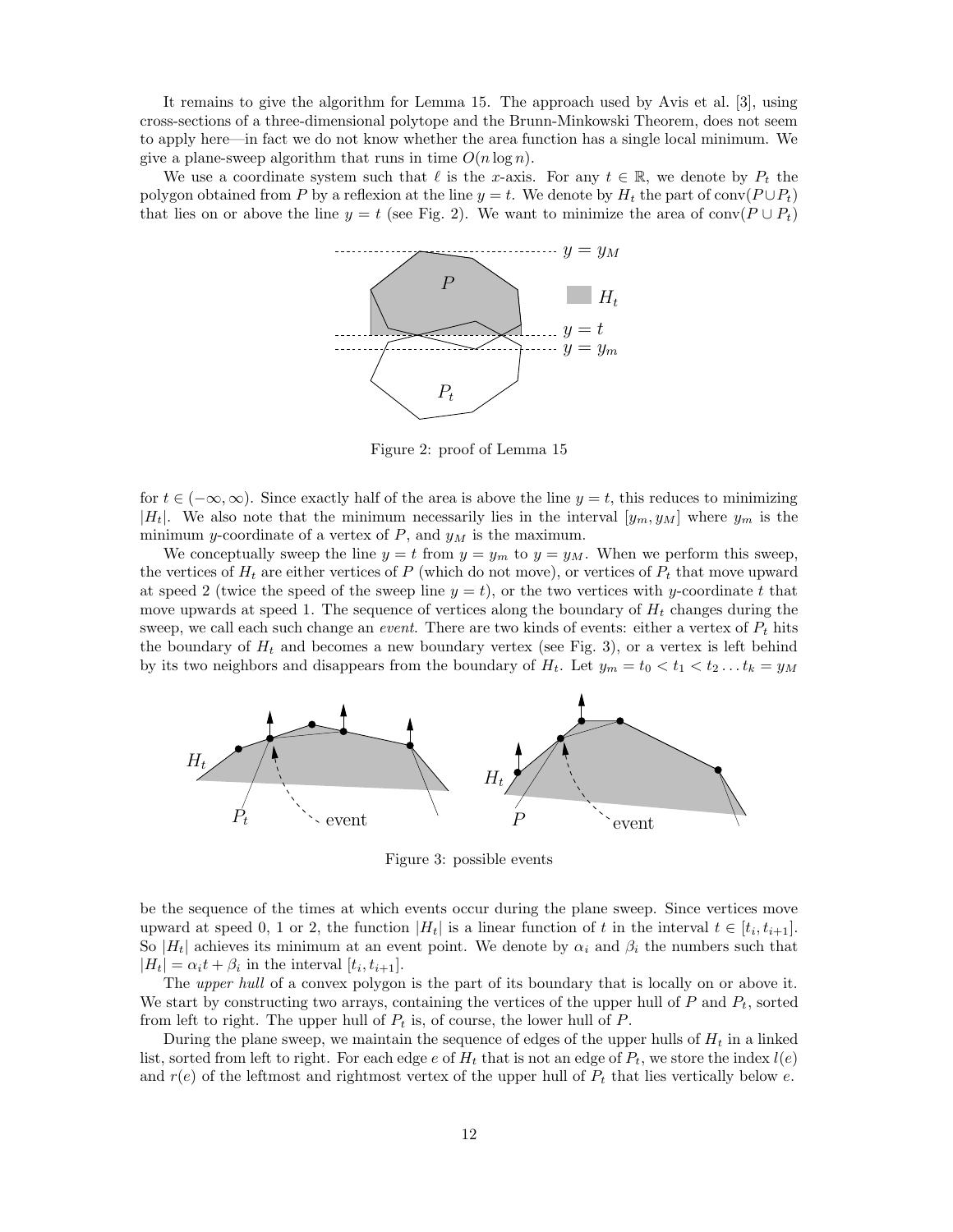We keep a set of events in a priority queue that is ordered chronologically. In particular, for each vertex v of  $H_t$  that does not move (in other words, this vertex is also a vertex of P) and has at least one moving neighbor, we keep the event where it meets the line segment connecting its two neighbors (in other words, the event where v leaves the boundary of  $H_t$ ). For each edge e of  $H_t$  that is not an edge of  $P_t$ , we keep the earliest event where a vertex of the convex chain between  $l(e)$  and  $r(e)$  hits e. The time and the vertex involved in this event can be found in  $O(\log n)$  time by binary search; this still works when e has a vertex moving upward. Finally, we maintain the current value of  $(\alpha_i, \beta_i)$  during the plane sweep.

We process the events in chronological order by repeatedly extracting the next event from the priority queue. Since we know the value of  $(\alpha_i, \beta_i)$  at any event time  $t_i$ , we can compute  $|H_{t_i}|$ for all i, and obtain the minimum of  $|H_t|$  at the end of the sweep. Note that each vertex of  $P_t$ can enter the boundary of  $H_t$  at most once, and each vertex of P can leave the boundary at most once. It follows that the number of events that occur during the course of this algorithm is  $O(n)$ . Our data structure requires  $O(n)$  space and can be updated in  $O(\log n)$  time per event. It can be initialized at time  $t = y_m$  in time  $O(n)$ . Therefore, the overall running time of our algorithm is  $O(n \log n)$ , which completes the proof of Lemma 15.

#### References

- [1] P. K. Agarwal, S. Har-Peled, K. R. Varadarajan. Approximating Extent Measures of Points. Journal of the ACM 51 (2004) 606–635.
- [2] H. Alt, J. Blömer, M. Godau, and H. Wagener. Approximation of convex polygons. Proc. 17th Internat. Colloq. Automata Lang. Program., Lecture Notes Comput. Sci. 443, p. 703–716, Springer-Verlag 1990.
- [3] D. Avis, P. Bose, G. Toussaint, T. Shermer, B. Zhu, J. Snoeyink. On the sectional area of convex polytopes. Proc. 12th ACM Symp. Comput. geometry, (1996) 411–412.
- [4] G. Barequet, V. Rogol. Maximizing the area of an axially-symmetric polygon inscribed by a simple polygon. manuscript 2003.
- [5] M. de Berg, O. Devillers, M. van Kreveld, O. Schwarzkopf, M. Teillaud. Computing the maximum overlap of two convex polygons under translations. Theory of Computing Systems 31 (1998) 613–628.
- [6] M. P. do Carmo. Differential Geometry of Curves and Surfaces. Prentice-Hall, 1976.
- [7] T. Chan. Faster core-set constructions and data stream algorithms in fixed dimensions. Proc. 20th ACM Symp. Comput. Geometry (2004) 152–159.
- [8] B. Chazelle, D. Liu, A. Magen. Sublinear geometric algorithms. Proc. 35th ACM Symp. Theory Comp. (2003) 531–540.
- [9] R. M. Dudley. Metric entropy of some classes of sets with differentiable boundaries. J. Approximation Theory 10 (1974) 227–236; Erratum in J. Approx. Theory 26 (1979) 192–193.
- [10] H. Edelsbrunner. Computing the extreme distances between two convex polygons. J. Algorithms 6 (1985) 213–224.
- [11] B. Grünbaum. Measures of symmetry of convex sets. in 'Convexity', V. Klee, ed., Proc. Symp. Pure Math 7, Amer. Math. Soc. 1963, 233–270.
- [12] H. Hotelling. Tubes and spheres in n-spaces, and a class of statistical problems. American Journal of Mathematics 61 (1939) 440–460.
- [13] F. John. Extremum problems with inequalities as subsidiary conditions. in 'Courant Anniversary Volume', 1948, 187–204.